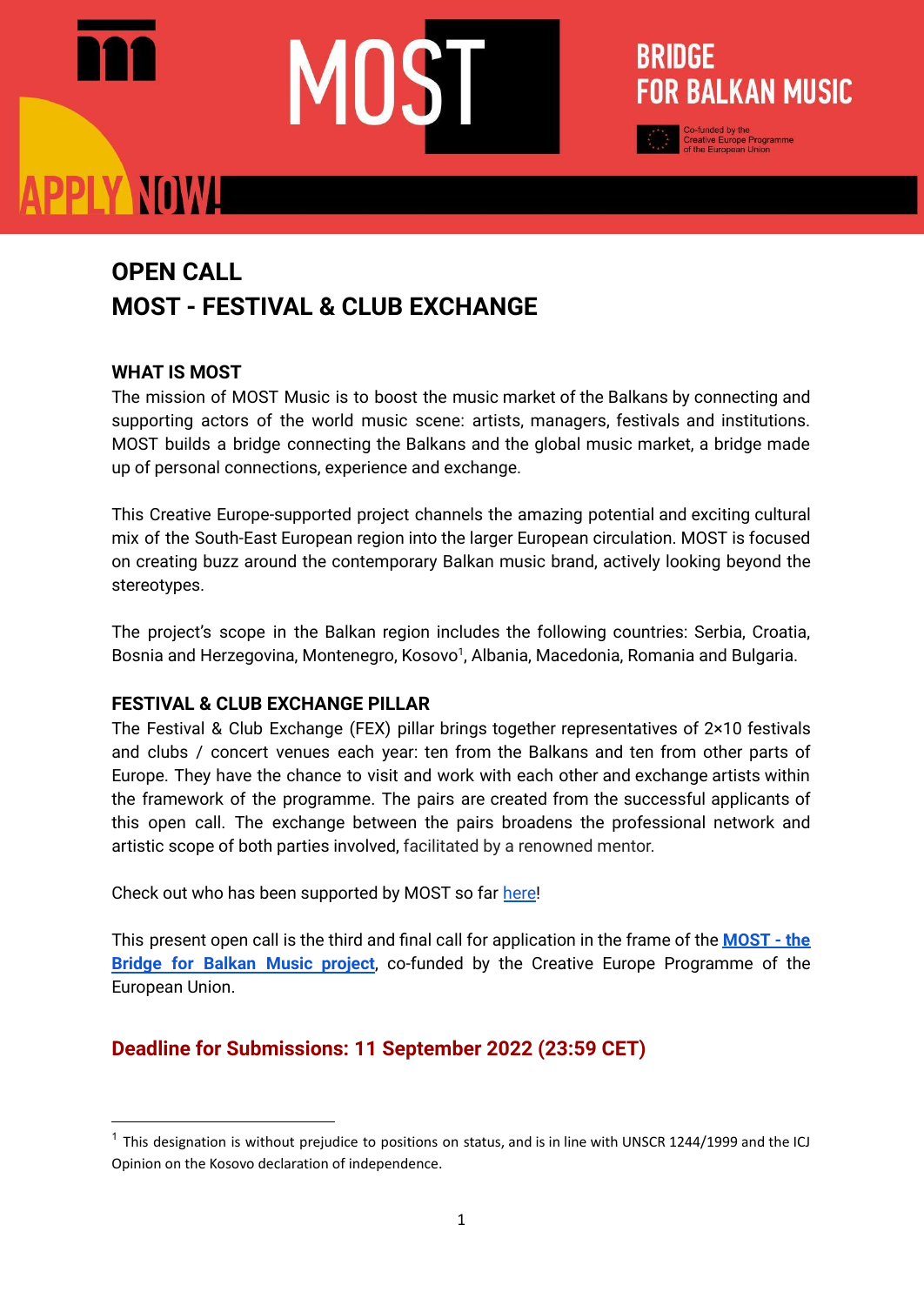# PLY NOWL



#### **OPEN CALL TIMETABLE**

| Publication of the Call    | open from 27 May 2022         |
|----------------------------|-------------------------------|
| <b>Submission deadline</b> | 11 September 2022 (23:59 CET) |
| Online programme kick-off  | October 2022                  |
| Implementation period      | October 2022 - December 2023  |

#### **WHO CAN APPLY**

- **● We are looking for festivals and clubs / concert venues from any [Creative](https://ec.europa.eu/info/funding-tenders/opportunities/docs/2021-2027/crea/guidance/list-3rd-country-participation_crea_en.pdf) Europe eligible [country](https://ec.europa.eu/info/funding-tenders/opportunities/docs/2021-2027/crea/guidance/list-3rd-country-participation_crea_en.pdf) (not EU-only!).**
- **The working language of the project is English**, therefore a good level of English is required from the representative of the festival/club.

#### **WHAT WE OFFER**

- Artist exchange with another festival / club in the programme
- Mutual visits and exchange of resources with another festival / club in the programme
- In-person networking meeting for all selected FEX participants at one of the MOST partner festivals
- Expert mentoring for the festival / club pairs
- Networking with prominent professionals from all across Europe and beyond
- Greater visibility of your festival / club on a European level

#### **WHAT WE COVER\***

- financial contribution to the mutual visits between the festival / club pairs: travel and accommodation costs, festival passes
- financial contribution to the artist exchange in the framework of programme: artist fees (including travel costs) of the selected artists
- participation at one of the MOST partner festivals: support for travel and accommodation costs (for 1 representative of each participating festival / club)

\**The amount of financial support is defined by taking into consideration the recommendations and rules of the Creative Europe programme. Some caps on*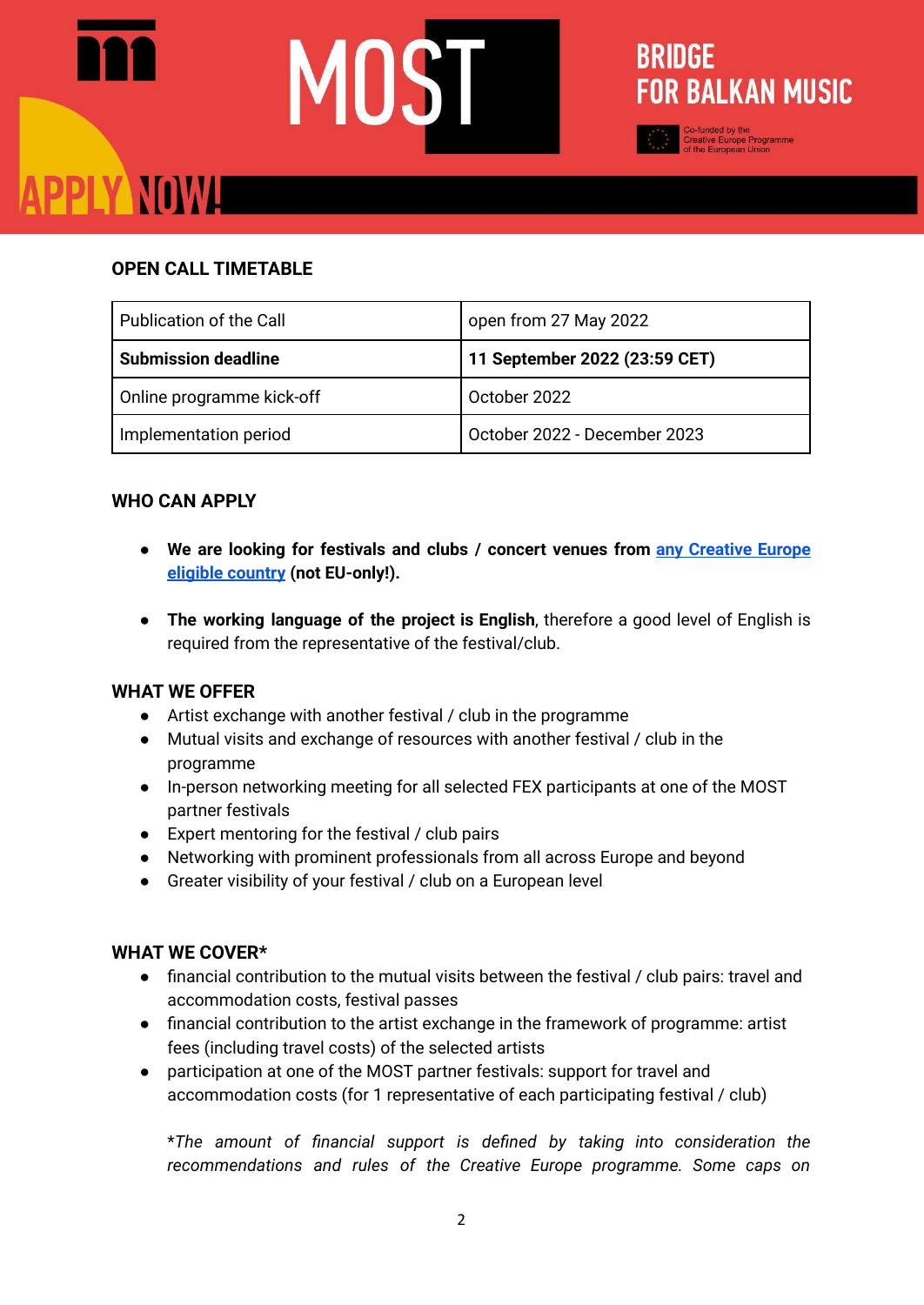## BRIDGE **FOR BALKAN MUSIC** PLY NOWH

*financial support might be introduced to ensure equal opportunities for all selected participants.*

#### **HOW TO APPLY**

- Please fill out the [application](https://forms.gle/ioxHL22LFx5gJbUM7) form.
- **● Deadline for submission: 11 September 2022 (23:59 CET)**

#### **SELECTION CRITERIA**

- How established is your festival / club / concert venue (audience numbers, number of concerts, etc.)
- Current representation/share of world music at your festival / club
- Growth potential (audience / personnel)
- Geographical diversity (with the goal to represent the entire focus region of the programme as listed above)
- Motivation to participate at the programme

#### **INDICATIVE TIMELINE OF ACTIVITIES FOR SELECTED PARTICIPANTS**

**1, ONLINE KICK-OFF – October 2022**: The selected festivals / clubs will get to know each other, their exchange pairs and mentors in an online kick-off meeting.

**2, FEX MEETING – January 2023**: The representatives of the selected festivals / clubs will meet in person at one of the MOST partner festivals, where they meet the delegates invited to the festival and participate in capacity-building sessions.

#### **ONGOING ACTIVITIES (October 2022 - October 2023)**

**1, MENTORSHIP**: Mentors from renowned European festivals and institutions facilitate the cooperation of the pairs and assist them in choosing the artists to exchange. Mentors also support the networking and capacity-building of the participating festival / club representatives.

**2, ARTIST EXCHANGE:** During the exchange, festivals / clubs co-curate each other's artistic programmes by sending / recommending an artist to their pair festival / club. Their cooperation will be facilitated by a renowned mentor.